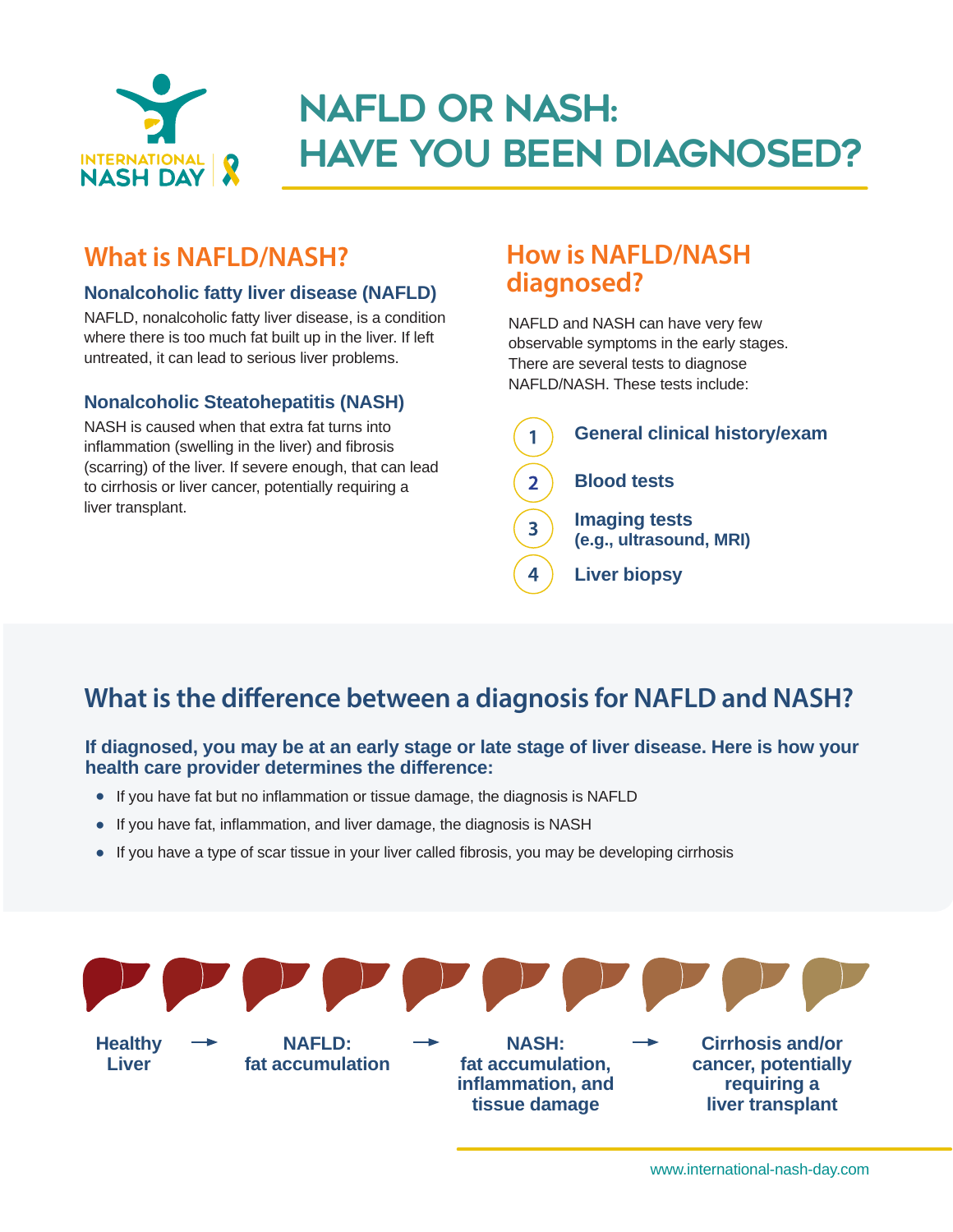## **What happens if I am diagnosed with NASH?**

#### **Currently, there are no approved medications for NAFLD/NASH. However, it is possible to stop it from progressing to severe liver damage through lifestyle change by focusing on physical activity and nutrition.**

People with NASH are at a higher risk of developing other conditions such as metabolic disorders and cardiovascular disease. Cardiac-related deaths are one of the leading causes of mortality for people living with NASH or non-alcoholic fatty liver disease.

If left untreated and the liver becomes damaged to the point of failure, a liver transplant may be required. NASH can progress into cirrhosis, liver cancer, or result in death and is expected to become the leading cause of liver transplant.

### **What are options for treatment of NAFLD/NASH?**

The more serious NASH becomes, the more difficult it is to manage. The amount of fat in the liver can be reduced through nutrition, physical activity, and adequate sleep. This can help NAFLD and NASH at all stages.

While there are no approved therapies, lifestyle modification through nutrition and physical activity are recommended. This can be done through:

Healthy food choices

 $\mathbf{1}$ 

 $2<sup>1</sup>$ 

 $\overline{3}$ 

Limiting portion sizes

Being physically active



Read the nutrition labels to look for hidden fat, sugar, and sodium



Have a goal of 5 portions of fruit and vegetables a day



Eat foods high in fiber including whole grains

Use extra virgin olive oil as main added fat



Consume fish 2-3 times per week

Switch sugary drinks and sodas for water or low-calorie beverages

Avoid processed food and fast food

Avoid saturated fats



Aim for 60 minutes of physical activity a day. It does not have to be all at the same time. Walk more, exercise, take the stairs whenever possible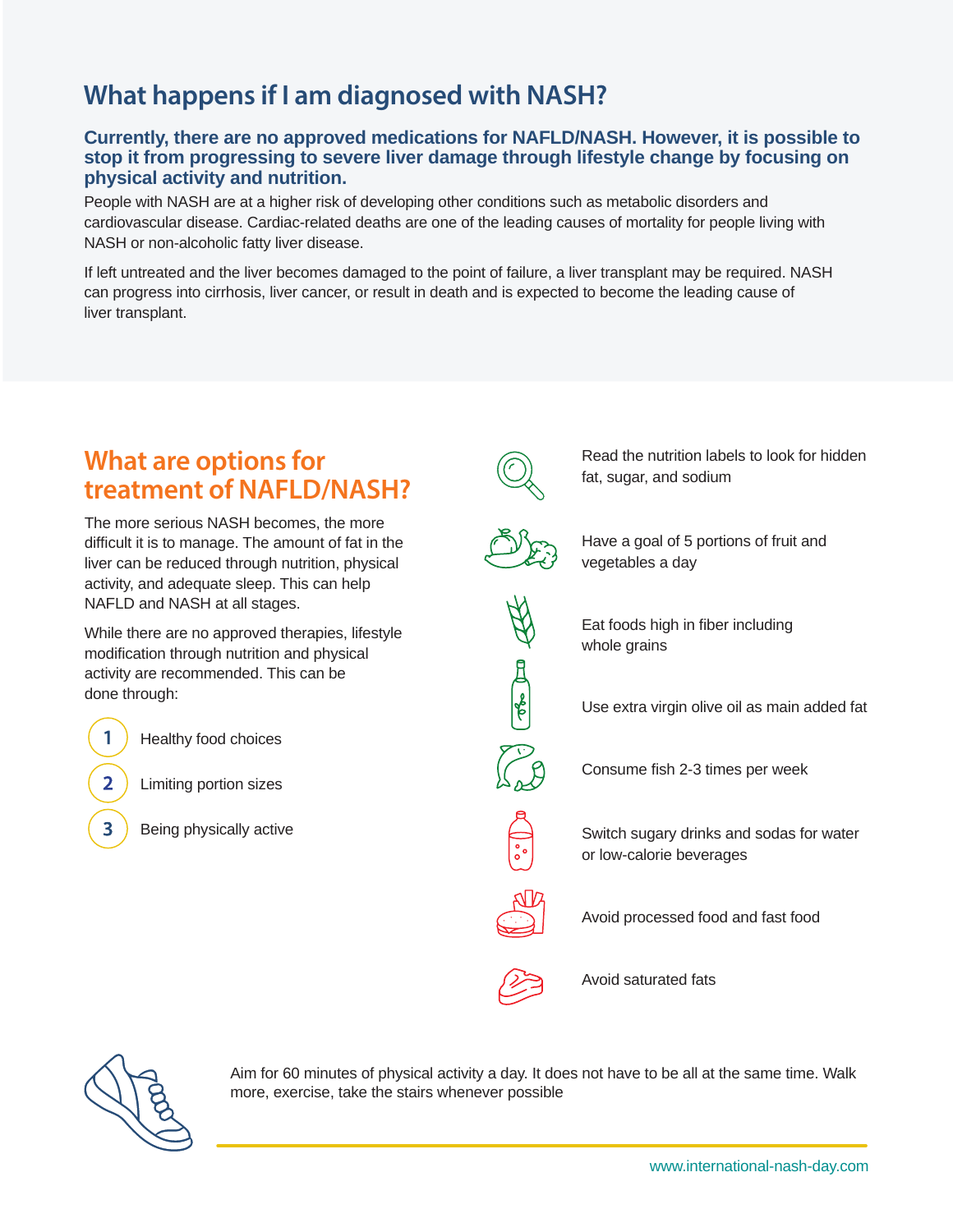### **What are the next steps with my health care provider?**



Your health care provider will schedule you for regular evaluations to determine severity and provide consultation on treatment.

This may include:

- **•** scheduled blood tests and/or imaging of your liver (e.g., ultrasound, MRI)
- **•** working with a nutritionist or recommended trainer for lifestyle changes

For individuals with NASH, health care providers can provide a variety of options to treat the problems caused by inflammation and cirrhosis. These include:

#### **Lifestyle**

Lifestyle modification through nutrition and physical activity

#### **Medication**

No medication is available to reverse the fat buildup in your liver. However, there are several medications in clinical trials being tested for approval. If you have NASH, work with your health care provider on possible medications for diabetes, high blood pressure, or other conditions that may complicate NASH.

#### **Transplant**

If cirrhosis leads to liver failure, you may need a liver transplant.



Research shows that some individuals may need to lose up to 7 to 10 percent of body weight to reduce liver inflammation. If your BMI is over 40, you may be a candidate for weight loss procedures, such as gastric balloons or bariatric surgery.

### **Are clinical trials for me?**

If you are at risk or diagnosed with NAFLD or NASH, you may consider being a part of a clinical trial. Clinical trials are research studies that look at different, new ways to prevent, detect, treat disease, or improve quality of life. This research helps scientists:

- **•** Identify care that is best
- **•** Find the best dosage for medicines
- **•** Find treatments for conditions
- **•** Treat conditions that behave differently in different people
- **•** Understand how treatment affects the individual or other conditions